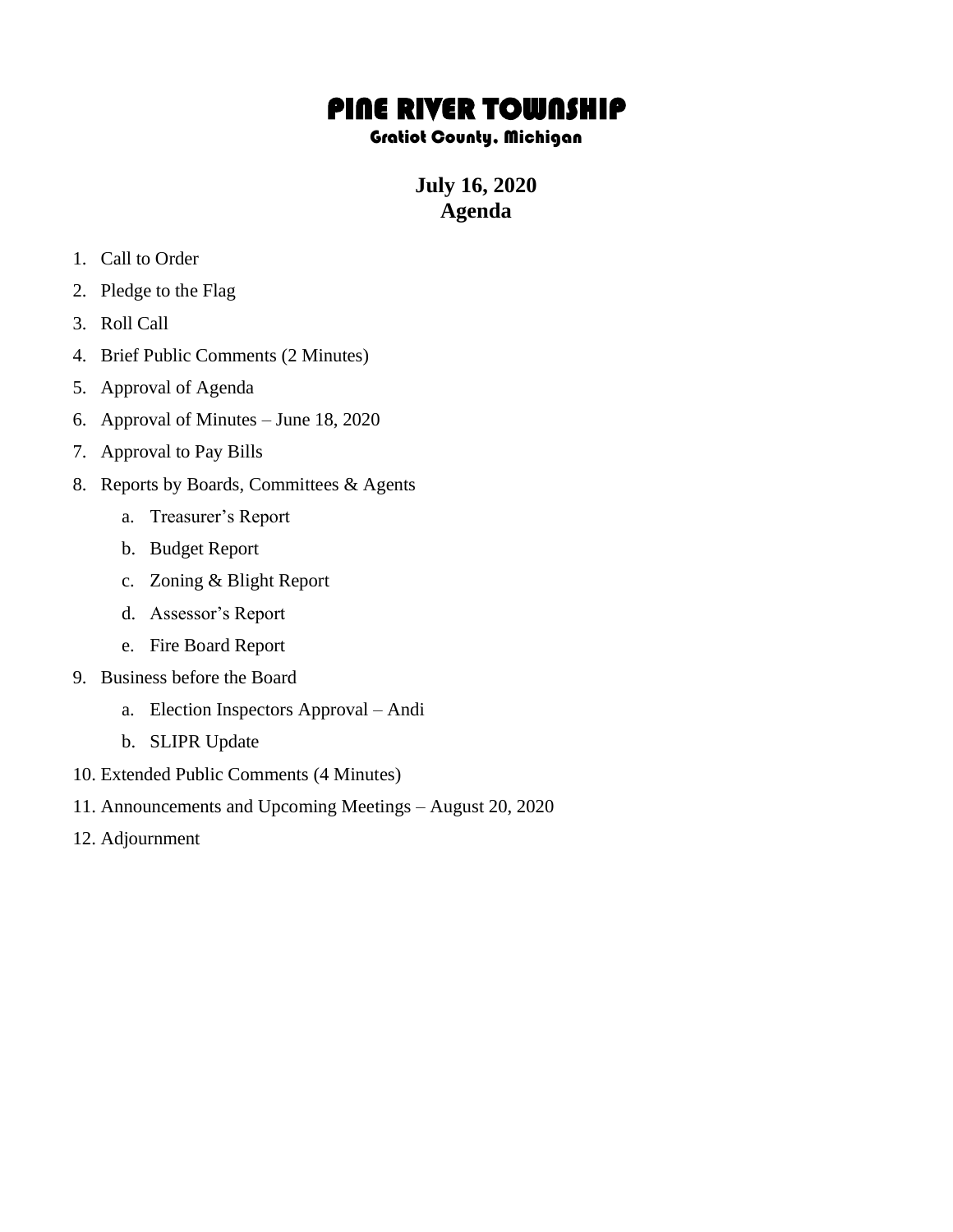## **MINUTES OF THE PINE RIVER TOWNSHIP BOARD MONTHLY MEETING JULY 16, 2020**

- 1) The regular monthly meeting of the Pine River Township Board was called to order at 7:00 P.M. by Supervisor Beeson at the Township Hall.
- 2) Pledge the flag: The board and the public said the pledge to the flag.
- 3) Roll Call: Baker: present, Best: present, Moeggenborg: present, Beeson: present, Whitmore: present. (5) Board members present, (0) absent.
- 4) Brief Public comments (2 minutes):
	- a) Terri Ball introduced herself as a candidate running for Gratiot County Treasurer explaining how she wanted a fresh start in the office and change
	- b) Sheriff Morris introduced himself and explained that the Sheriff's Office is open again by appointment and with screening; explained that his office is not issuing tickets for the new Executive Order with masks; also gave information about upcoming election and his name on the ballot
- 5) Approve the Agenda:
	- a) Motion by Moeggenborg: second by Best: to approve the agenda with the addition of 9c. All present board members approved. Motion carried 5-0.
- 6) Approve the Minutes:
	- a) Motion by Baker: second by Moeggenborg: to approve the Regular Meeting Minutes of June 18, 2020, as presented. All present board members approved. Motion carried 5-0.
- 7) Approval to Pay Bills:
	- a) Motion made by Best: second by Baker: to pay bills as presented in the amount of \$10146.16. All present board members approved. Motion carried 5-0.
- 8) Reports by Boards, Committees & Agents
	- a) Treasurers Report on file.
	- b) Budget Report Discussion: report placed on file.
	- c) Zoning & Blight Officer on file
	- d) Assessor Report no report
	- e) Fire Services CARES money to Alma FD; Chief from St. Louis to retire at end of this year
- 9) Business before the Board
	- a) Election Inspectors Approval
		- i) Motion made by Baker: support by Moeggenborg: to approve Jeff Sommerville, Kathy Vanderbeek, Erin Humm, PJ Hall (Chairperson), Paula Comstock, Betty Apple, Diane Kirkey, Janet Wilhelm and Wendy Humphrey as Election Inspectors for August 4, 2020, election. All present board members approved. Motion carried 5-0.